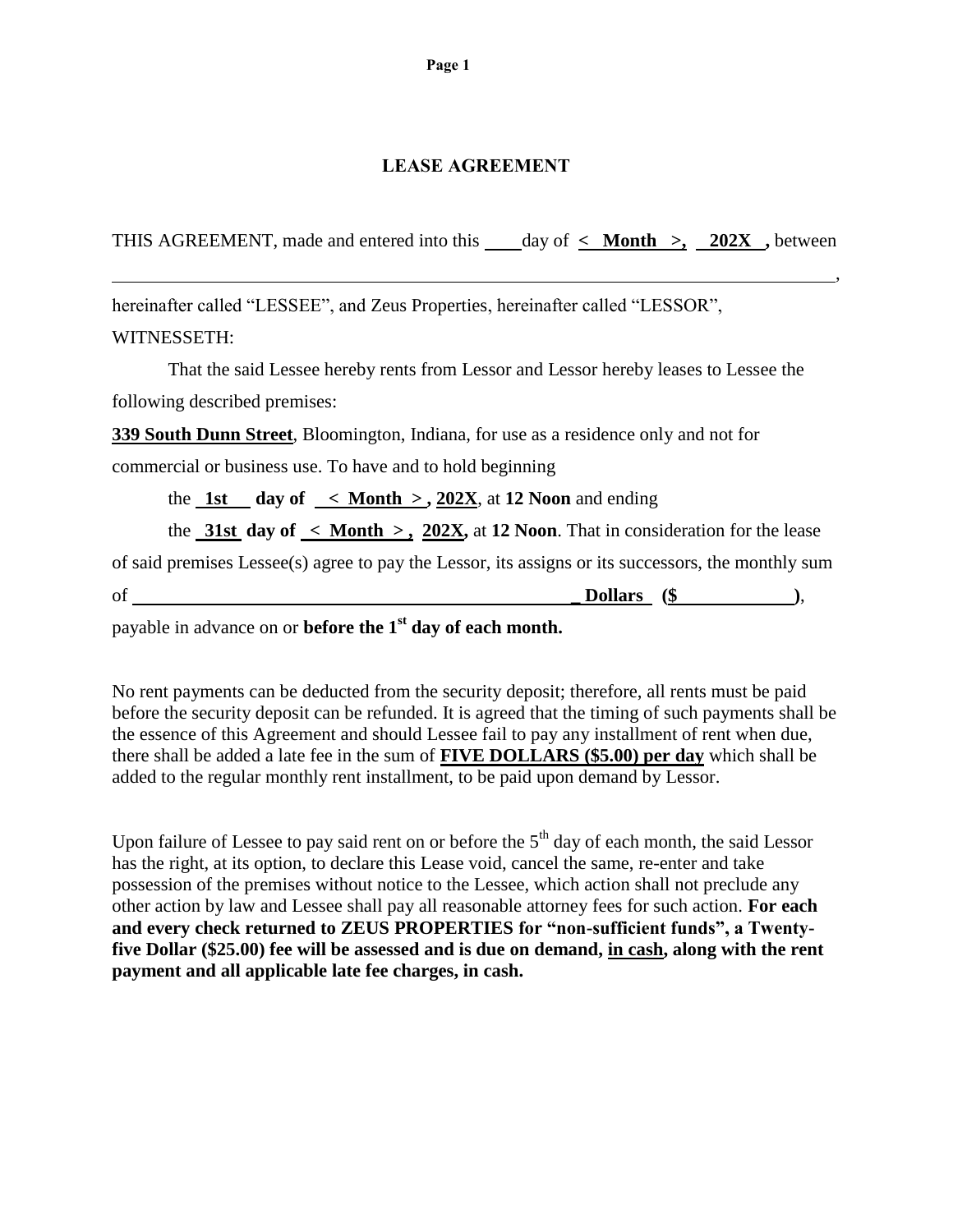### IT IS FURTHER MUTUALLY AGREED AS FOLLOWS:

#### **1. SECURITY, DAMAGE, AND CLEANING DEPOSIT:** Each Lessee, upon renting the

premises, shall deposit the sum of \_\_\_\_\_\_\_\_\_\_\_\_\_\_\_\_\_\_\_\_\_\_\_\_\_\_\_\_\_\_\_\_ Dollars (\$\_\_\_\_\_\_\_\_)

with the Lessor; said deposit to be held as security for any damage above the ordinary wear and tear as herein provided, for the loss of door keys for which the Lessor shall be reimbursed in an amount not less than Five Dollars (\$5.00) nor more than Twenty-Five Dollars (\$25.00) each (depends on source of keys), and to be applied to any rent not paid at the time of the vacation of the premises. We may deduct from the security deposit the following charges:

- (a) Any payments or parts thereof required by the terms of this lease which are not paid when due;
- (b) Unpaid late charges or service charges as provided for in this lease;
- (c) Any attorney's fees we incur by a breach of any provision or provisions of this lease by you or guests;
- (d) Any court costs we incur by enforcement of the terms and provisions of the lease;
- (e) The cost of any repairs, replacements, redecorating, and/or refurnishing of the premises (including repair of walls that have had scotch tape, sticky mounts, or similar forms of adhesives attached to walls), or any fixtures, systems, or appliances caused by other than normal wear and tear;
- (f) Costs and expenses incurred by us as a result of your breach of any provision of this lease;
- (g) Cleaning expense and the cost of utilities needed for cleaning and repairs, should Lessee fail to return the premises and fixtures therein to Lessor in as clean a condition as when Lessee took possession.

**2.** UTILITIES: All utilities costs shall be the responsibility of Lessee(s). In cold months when water pipes can potentially freeze, lessee(s) agree to maintain a minimum temperature within the home (around 55 degrees) to prevent water pipes from freezing and bursting. Damage resulting from frozen water pipes shall be remedied by professionals and related costs paid by lessee(s). Lessee(s) further agree to notify landlord IN WRITING **thirty (30) days prior** to discontinuing service of any utilities.

Lessee also understands that under no circumstances will electric induction or radiant heaters be permitted. They are fire hazards. Tenants shall install no major appliances such as washers, dryers, dishwashers, or space heaters. Waterbeds and hanging chairs are also prohibited.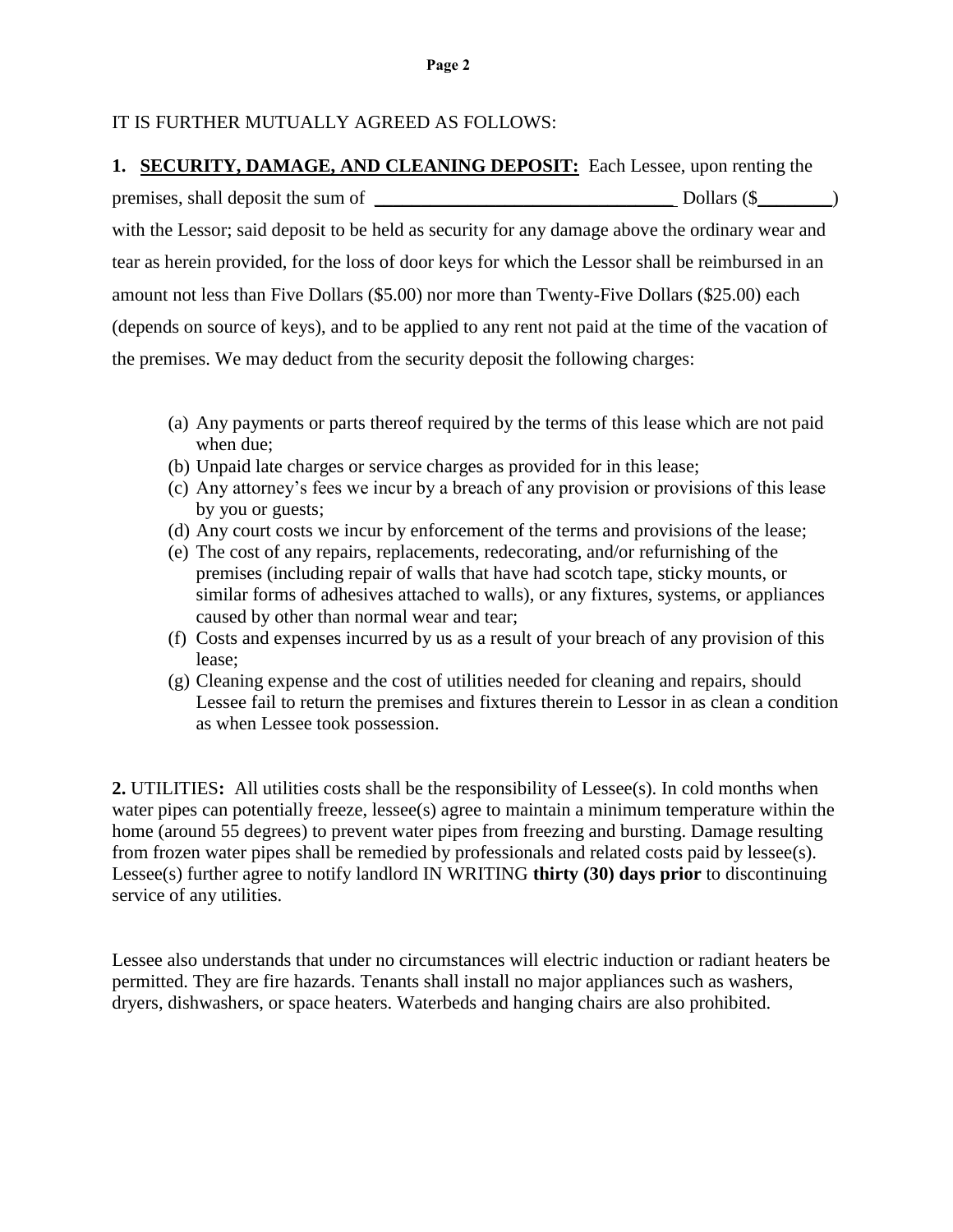**3.** Lessee shall repair or have repaired at Lessee's own expense, with the consent of the Lessor, any damage to said premises caused by said Lessee or by persons who are in said premises by the invitation or consent of said Lessee, said repairs subject to final inspection and approval by Lessor.

**4.** Lessee agrees to not sublet said premises, or any part thereof, nor post for rent via VRBO, Airbnb, or similar services, without written consent of Lessor, and will deliver said premises at the expiration of this Lease Agreement in as good order and repair as when first received, natural wear and tear and accident by act of Providence excepted.

**5.** Lessee hereby releases and agrees to hold said Lessor harmless from any and all damages to both persons and property during the term of this Lease. Lessor will not provide any insurance protection for Lessee's personal possessions. Therefore, the Lessor **REQUIRES** Lessee obtain insurance to protect Lessee's personal property, and the policy sufficiently covers loss of use plus repairs to property caused by any accident or negligent act of Lessee(s) and/or guests. By signing this Lease Agreement, Lessee indicates such insurance is in force or will be prior to move-in date. Lessee bears the burden of proof of insurance (via electronic transmission of declarations sheet) before occupancy is permitted. Each policy shall name Daniel and Jessica Hoover, dba Zeus Properties, as co-insured.

**6.** Lessee agrees to observe and abide by all rules and regulations which are hereinafter made a part of this Lease and observe all reasonable rules and regulations which may be promulgated in the future, in writing, by the Lessor.

- (a) No tenants or their guests shall cause excessive noises or disturbances as to violate the City of Bloomington's noise ordinance.
- (b) No additional locks shall be put upon any door without the consent of the Lessor, and any additional locks placed on any door to remain for the benefit of the Lessor.
- (c) Tenants shall make no changes of any nature in the premises, including redecoration and/or removal of furniture or drapes/blinds from windows. The Lessor shall have the right to enter the premises at reasonable hours, providing 24hr advance notice via text messaging, to examine property, conduct tours, make repairs, additions or alterations as may be deemed necessary for the safety, comfort, and preservation of said building.
- (d) In emergency situations, as defined as "imminent threat to life or property," immediate access by landlord and/or service technicians will be granted without the 24hr prior notice standard procedure.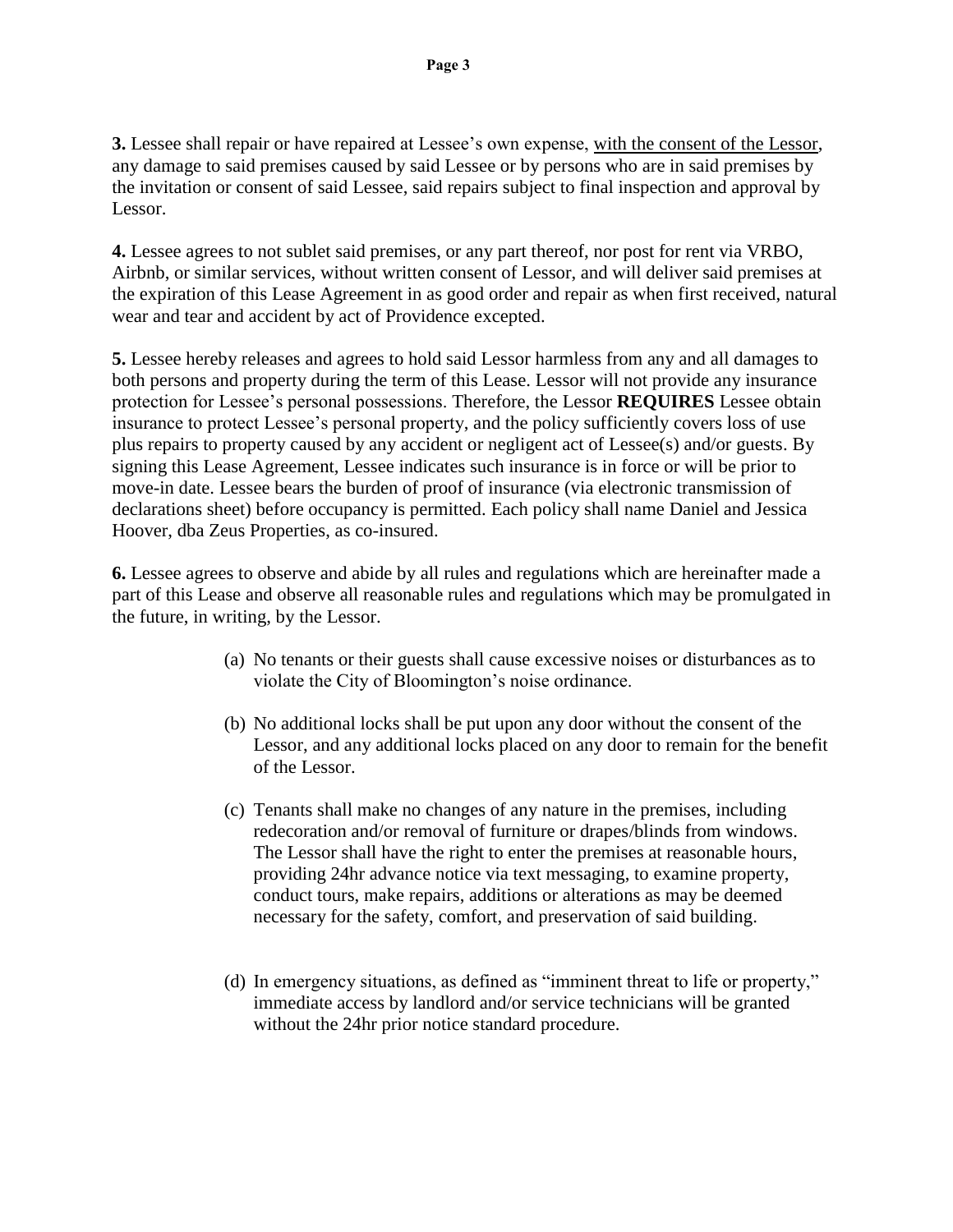- (f) All garbage/waste must be disposed of in accordance with requirements from CBU and Housing and Neighborhood Development, concerning the disposal of said garbage and refuse.
- (g) The Lessor reserves the right to make such other and reasonable rules and regulations as in its judgment may from time to time be needed for the safety, care, and cleanliness of the premises, and for the preservation of good order therein. Addendum /Extension is incorporated as part of this Lease Agreement.
- (h) No nails are to be used by Lessee(s) as a means of hanging items from walls. Significant portions of this property have been constructed with acoustic treatments which may be compromised. For heavy works of art, or other items of substantial weight, Lessee(s) must have Lessor or Lessor's approved agent determine where a fastener may be placed without damaging the sound dampening investment made.

**7.** Lessee further agrees that **NO ANIMALS** shall be kept in or about the leased premises, even on a temporary basis. Violation of this article shall constitute a breach of the agreement by the Lessee and Lessor may take whatever action by law he may deem suitable. AT MINIMUM, RENTS WILL BE DOUBLED FOR EACH MONTH IN WHICH THIS ARTICLE IS VIOLATED. **Initials** \_\_\_\_\_\_\_\_\_\_\_\_\_\_\_\_\_\_\_\_\_\_\_\_\_

**8.** It is hereby expressly agreed between Lessee and Lessor that lessee shall not allow additional occupants to reside in the leased premises without receiving the prior written consent of Lessor to said specific person residing in the leased premises. Should Lessor grant permission for additional occupancy, Lessor reserves the right to adjust the rent as Lessor deems appropriate for the leased unit. Occupancy shall be restricted to  $\equiv$  person(s) excepting tenant's occasional overnight or weekend guests. **Initials** \_\_\_\_\_\_\_\_\_\_\_\_\_\_\_\_\_\_\_\_\_\_\_\_\_

Each person signing this Lease as Lessee agrees to be **jointly and severally liable** to the Lessor for any breach of this Lease, which means that each Lessee who signs this Agreement may be held individually responsible for the entire amount due under this Lease, any breach of this Lease, and for the acts and omissions of the other Lessee signing this Lease.

In the event that the Lessee fails to and refuses to abide by the terms, conditions, rules and regulations of this Lease, the Lessor reserves the right to terminate this Lease and re-enter into possession and take the same, without notice to the Lessee, which action shall not preclude any other action at law or equity.

Lessee shall pay all reasonable costs and attorneys' fees incurred by Lessor in the enforcement of the provisions of this Lease, upon the fault of any provision, term, condition, rule or regulation herein contained on the part of the Lessee, whether in litigation or otherwise, and Lessee further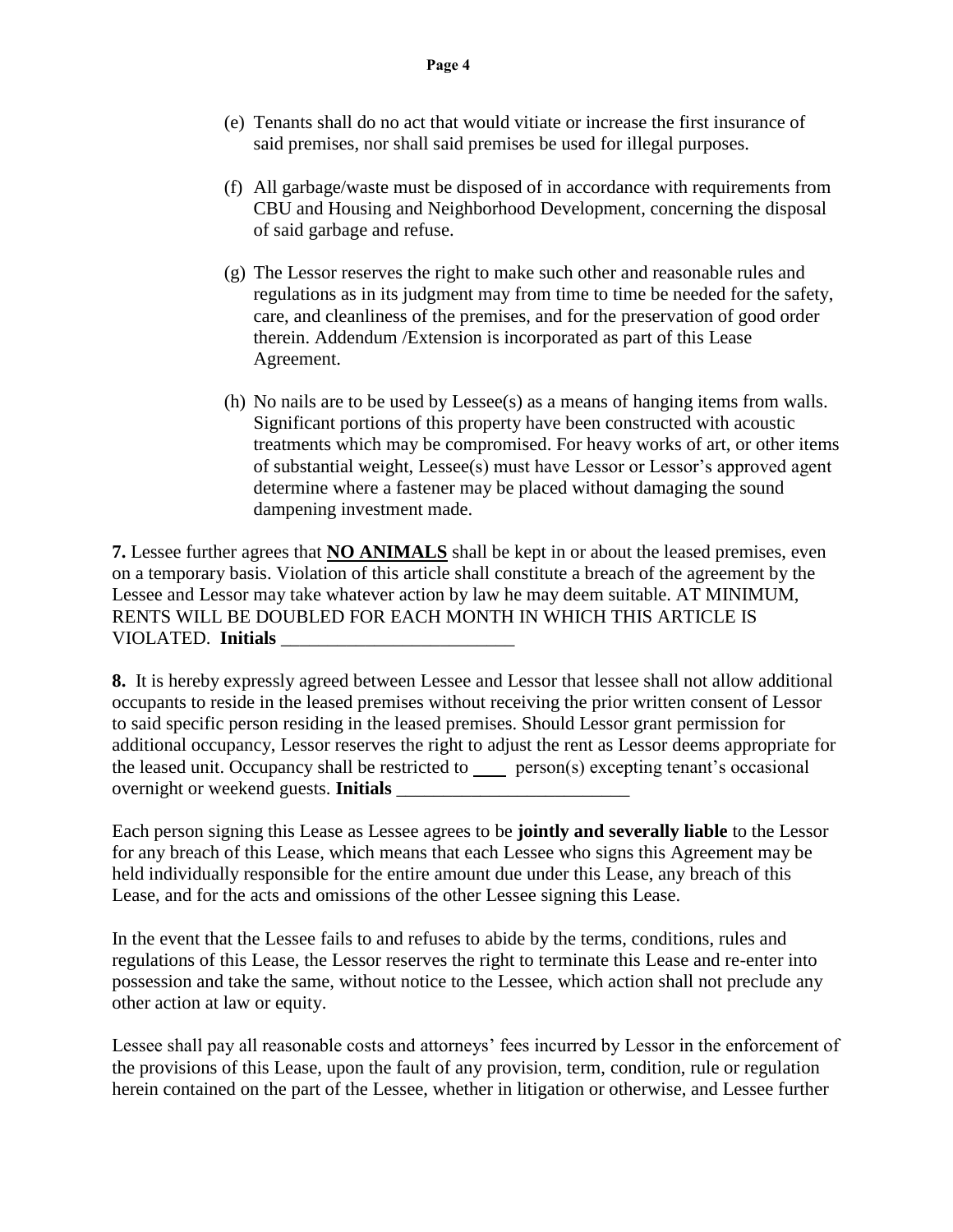agrees that any sums of money due under this Agreement and remaining unpaid for a period of ten (10) days shall bear interest thereon payable to the Lessor in the sum of eighteen percent (18%) per annum.

Deposits (minus specific charges) will be returned within forty-five (45) days of final checkout, providing that all rents have been paid in full, keys returned, property cleaned and has been jointly inspected by tenant and ZEUS PROPERTIES.

IN WITNESS WHEREOF, we have hereunto set our hands this day and year written above.

LESSOR LESSEE

\_\_\_\_\_\_\_\_\_\_\_\_\_\_\_\_\_\_\_\_\_\_\_\_\_\_\_\_\_ \_\_\_\_\_\_\_\_\_\_\_\_\_\_\_\_\_\_\_\_\_\_\_\_\_\_\_\_ for Zeus Properties DLN: \_\_\_\_\_\_\_-\_\_\_\_-\_\_\_\_\_\_\_\_\_\_\_

> \_\_\_\_\_\_\_\_\_\_\_\_\_\_\_\_\_\_\_\_\_\_\_\_\_\_\_\_ LESSEE DLN: \_\_\_\_\_\_\_-\_\_\_\_-\_\_\_\_\_\_\_\_\_\_\_

> LESSEE DLN: \_\_\_\_\_\_\_-\_\_\_\_-\_\_\_\_\_\_\_\_\_\_\_

 $\mathcal{L}_\text{max}$  and  $\mathcal{L}_\text{max}$  and  $\mathcal{L}_\text{max}$  and  $\mathcal{L}_\text{max}$ 

| LESSEE |  |  |
|--------|--|--|
| DLN:   |  |  |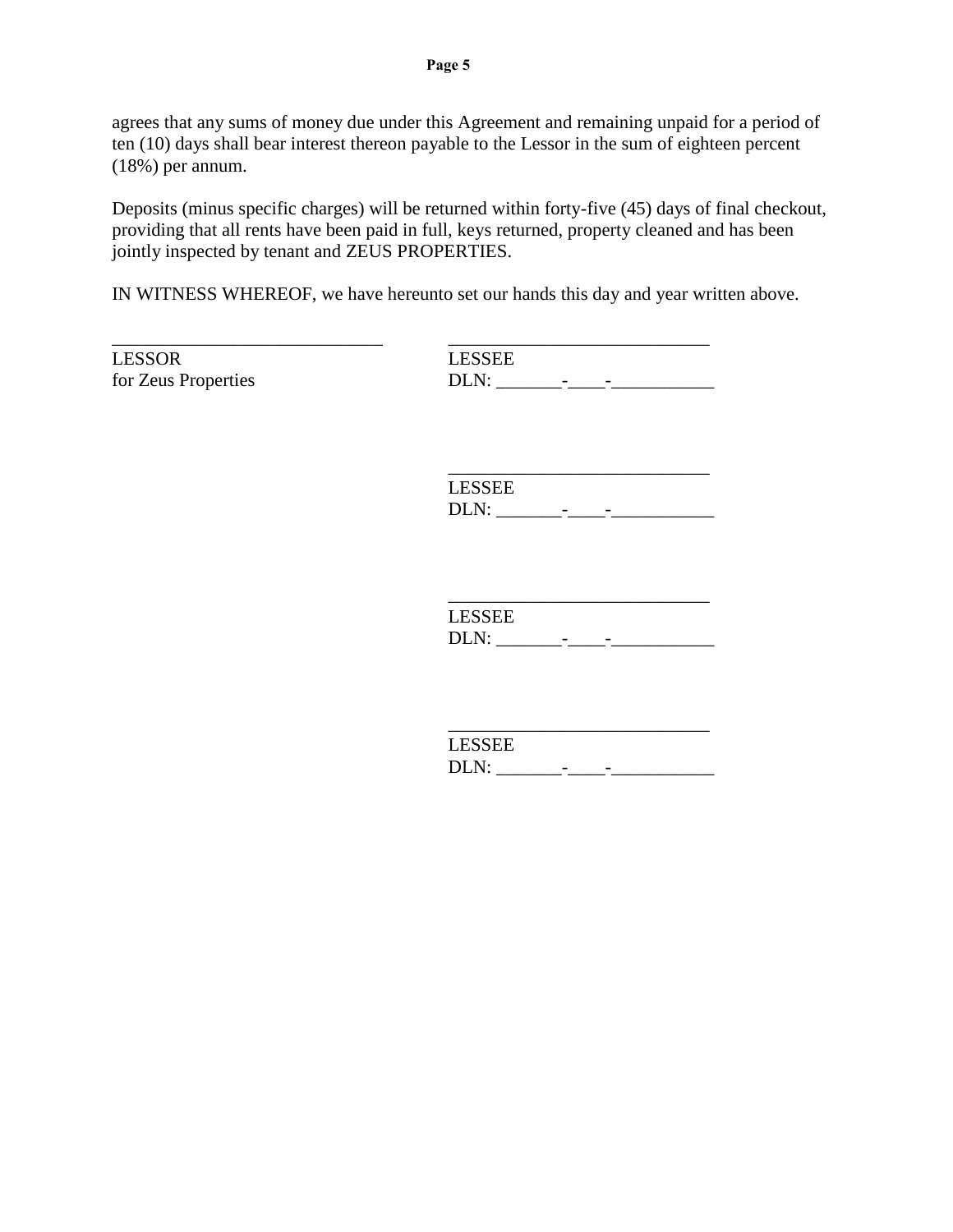# **ADDENDUM/EXTENSION OF LEASE AGREEMENT**

In some instances, ALL or SOME of the following will apply to you and the particular location where you are living.

1. PAYMENT OF RENT: Rent is due **on or before the 1st** day of each month. In houses where multiples reside, a check from each individual for their proportional amount will be accepted. However, if even one check is returned to us for NSF (non-sufficient funds), you will be requested to submit only one (1) check from a single resident for the entire amount of rent. If that one (1) check is returned for NSF, from that point on until the lease term ends, payment must be made in the form of a Bank Money Order only.

A late charge of Five Dollars (\$5.00) per day for each day late will be added to the monthly rent if the payment is not **in our possession on or before the 1st** day of the month. If your check is returned for NSF, you will be assessed a Twenty-Five Dollar (\$25.00) NSF fee and applicable late fees calculated from the first of the month until full payment is received. FAILURE TO PAY YOUR RENT IN A TIMELY MANNER AND WITH A GOOD CHECK MAY SUBJECT YOU TO EVICTION. (SEE: "Student Tenant Handbook").

# **Payment of rent in all units, including multiple tenants, (i.e., 2, 3, 4, or 5) begins for ALL tenants the day of the joint check-in inspection.**

Lessee Initials: \_\_\_\_\_\_\_\_\_\_\_\_\_\_\_\_\_\_\_\_\_\_\_\_\_\_\_\_\_\_\_\_\_\_

2. SUBLETTING: you must obtain written approval for the individual(s) who will sublet your house. A Sublease Agreement, including all terms and conditions of the original LEASE AGREEMENT with ZEUS PROPERTIES must be in place between all parties and a copy of the same on file in the office of ZEUS PROPERTIES. Remember, you remain responsible for the condition of the house, damages, cleanliness, etc., upon check out by your sublettor as well as the rent required for the entire lease term.

Lessee Initials:

3. REDECORATING: Item 6(c) states clearly no redecorating or painting, no sticky mounts or putty on walls, no removal of items—rugs, drapes, curtains, blinds, (including rods and hardware), nor furniture (where provided), no overstuffed furnishings (couches, recliners, etc.) on porches or decks.

Lessee Initials: \_\_\_\_\_\_\_\_\_\_\_\_\_\_\_\_\_\_\_\_\_\_\_\_\_\_\_\_\_\_\_\_\_\_

4. BICYCLES: No bicycles are allowed in the house. They can be padlocked to posts, chained to porch rails, or kept in the rear courtyard.

Lessee Initials: \_\_\_\_\_\_\_\_\_\_\_\_\_\_\_\_\_\_\_\_\_\_\_\_\_\_\_\_\_\_\_\_\_\_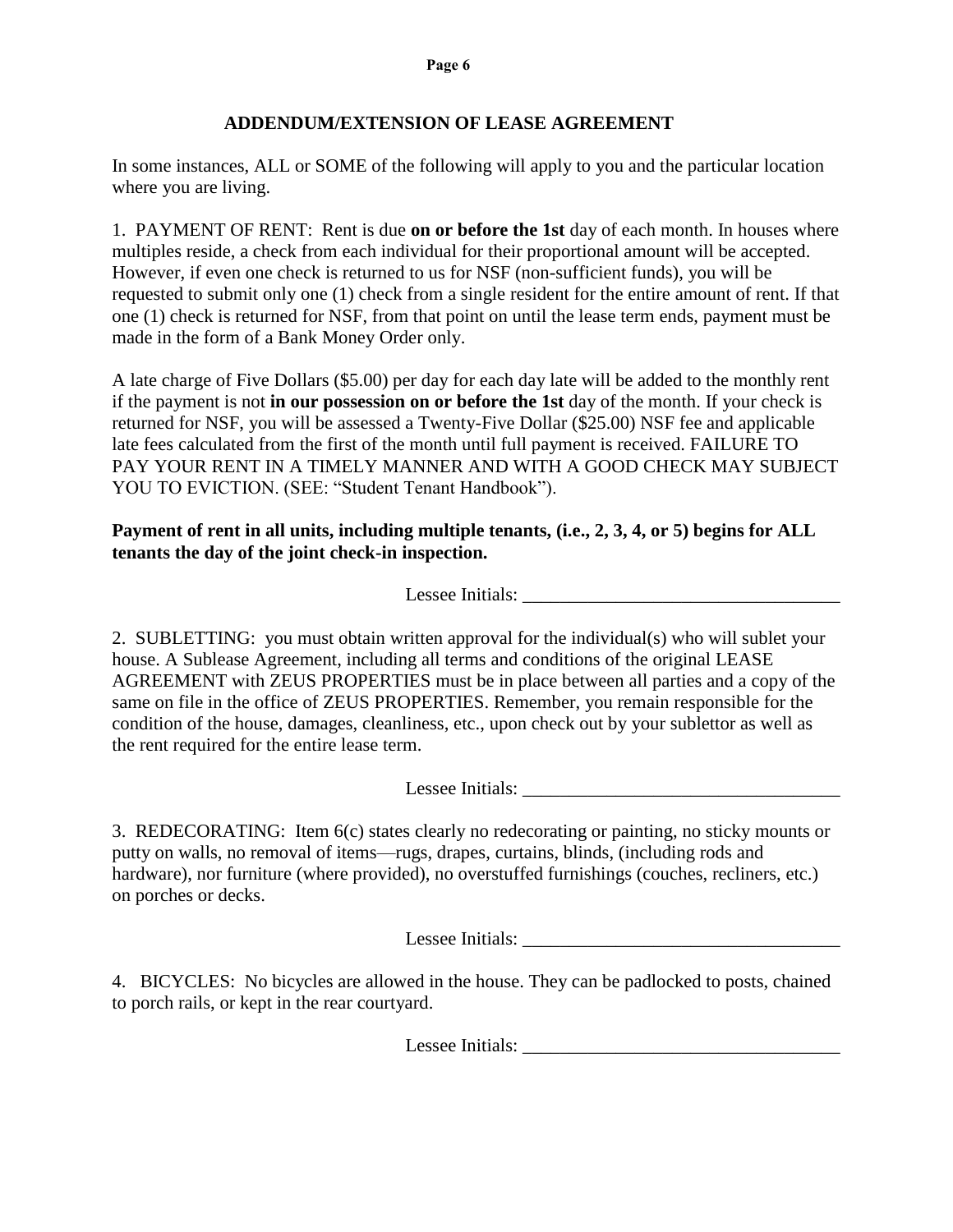5. MONTHLY SPRAYING: A pest control service does a general spraying on the FIRST THURSDAY of each month. He is bonded and will be entering the house whether you are present or absent.

Lessee Initials:

6. KITCHEN AND OTHER REFUSE must be placed in containers and at no time shall garbage be accumulated on porches, decks, sidewalks, yards or parking lots. There is a large garbage container located at the south side of your house. Please dispose of trash/garbage in closed, plastic bags, place bags in your garbage container, and roll the can to the street to be collected by the City of Bloomington each Monday morning (early). Trash is YOUR RESPONSIBILITY; dispose of it weekly. City of Bloomington Recycling is picked up every other Monday morning.

Lessee Initials:

7. NO SMOKING: We remind you that you were verbally informed of this policy. The policy is applicable to friends and guests who visit.

Lessee Initials:

8. If we are called to fix a dishwasher, clear a toilet, or perform any other maintenance task which turns out to be a problem caused by a tenant(s), friend(s) or guest(s), there will be a Thirty Dollar (\$30.00) minimum charge levied, (i.e., food waste clogging DW filter, coins or other objects lodged in drains, or blockage in toilets or drains). Only toilet paper and that which the body naturally processes should be flushed – items such as paper towels and feminine products should be discarded in trash cans. If professional plumbers or appliance repair technicians are needed to restore fixtures to working order, tenant(s) shall be responsible for those costs as well.

Lessee Initials: \_\_\_\_\_\_\_\_\_\_\_\_\_\_\_\_\_\_\_\_\_\_\_\_\_\_\_\_\_\_\_\_\_\_

9. No articles shall be suspended outside of the building nor placed on the windowsills nor hung from porches. No sofas, recliners or furniture conducive to the harboring of fleas and other vermin shall be allowed outside on the porch, deck, patio or yard.

Lessee Initials: \_\_\_\_\_\_\_\_\_\_\_\_\_\_\_\_\_\_\_\_\_\_\_\_\_\_\_\_\_\_\_\_\_\_

10. NO KEGS are allowed at social gatherings at this location.

Lessee Initials: \_\_\_\_\_\_\_\_\_\_\_\_\_\_\_\_\_\_\_\_\_\_\_\_\_\_\_\_\_\_\_\_\_\_